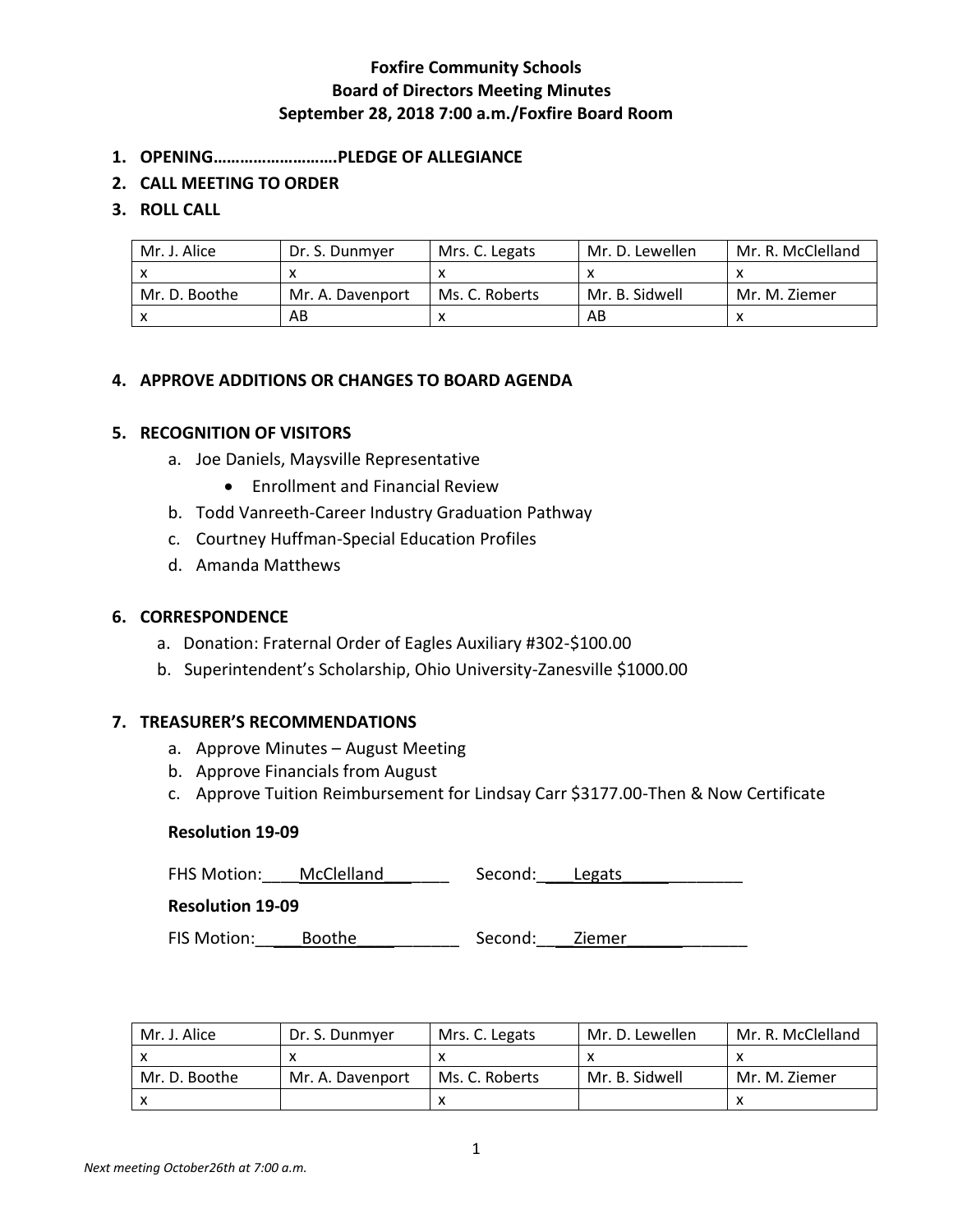# **8. ADMINISTRATORS' REPORTS AND RECCOMENDATIONS**

# **Reports to the Board**

- a. Enrollment FIS-**40** FHS (4-9)-**116** FHS (9-12)-**251**
- b. State Test Scores
- c. State Graduation Requirements
- d. Drop Out Recovery Legislation Updates
- e. Staff Absences

# **Recommendations for Consideration**

- a. Approve FY'19 Stipends
- b. Approve animal policy

## **Resolution 19-10**

FHS Motion: Alice The Second: Lewellen

# **Resolution 19-10**

FIS Motion: <u>Boothe</u> \_ \_ \_ \_ \_ \_ Second: \_ \_ Ziemer

| Mr. J. Alice  | Dr. S. Dunmyer   | Mrs. C. Legats | Mr. D. Lewellen | Mr. R. McClelland |
|---------------|------------------|----------------|-----------------|-------------------|
|               |                  |                |                 |                   |
| Mr. D. Boothe | Mr. A. Davenport | Ms. C. Roberts | Mr. B. Sidwell  | Mr. M. Ziemer     |
|               |                  |                |                 |                   |

# **9. EXECUTIVE SESSION** (If needed)

WHEREAS boards of education and other governmental bodies are required by statute "to take official action and to conduct all deliberations upon official business only in open meetings, unless the subject matter is specifically excepted by law";

WHEREAS "the minutes need only reflect the general subject matter of discussion in executive sessions"; and

WHEREAS the members of a public body may hold an executive session only at a regular or special meeting for the sole purpose of consideration of any of the matters set forth below.

NOW THEREFORE BE IT RESOLVED under the provision of ORC 121.22, the board hereby enters executive session for the reason(s) herein stated:

**X** Personnel matters

- \_\_\_\_ Appointment of employee(s) (reemployment)
- X Promotion or compensation
- \_\_\_\_ Dismissal, discipline, or demotion of employee(s) or student(s)
- Investigation of charges or complaints of employee(s) or student(s)
- Purchase or sale of property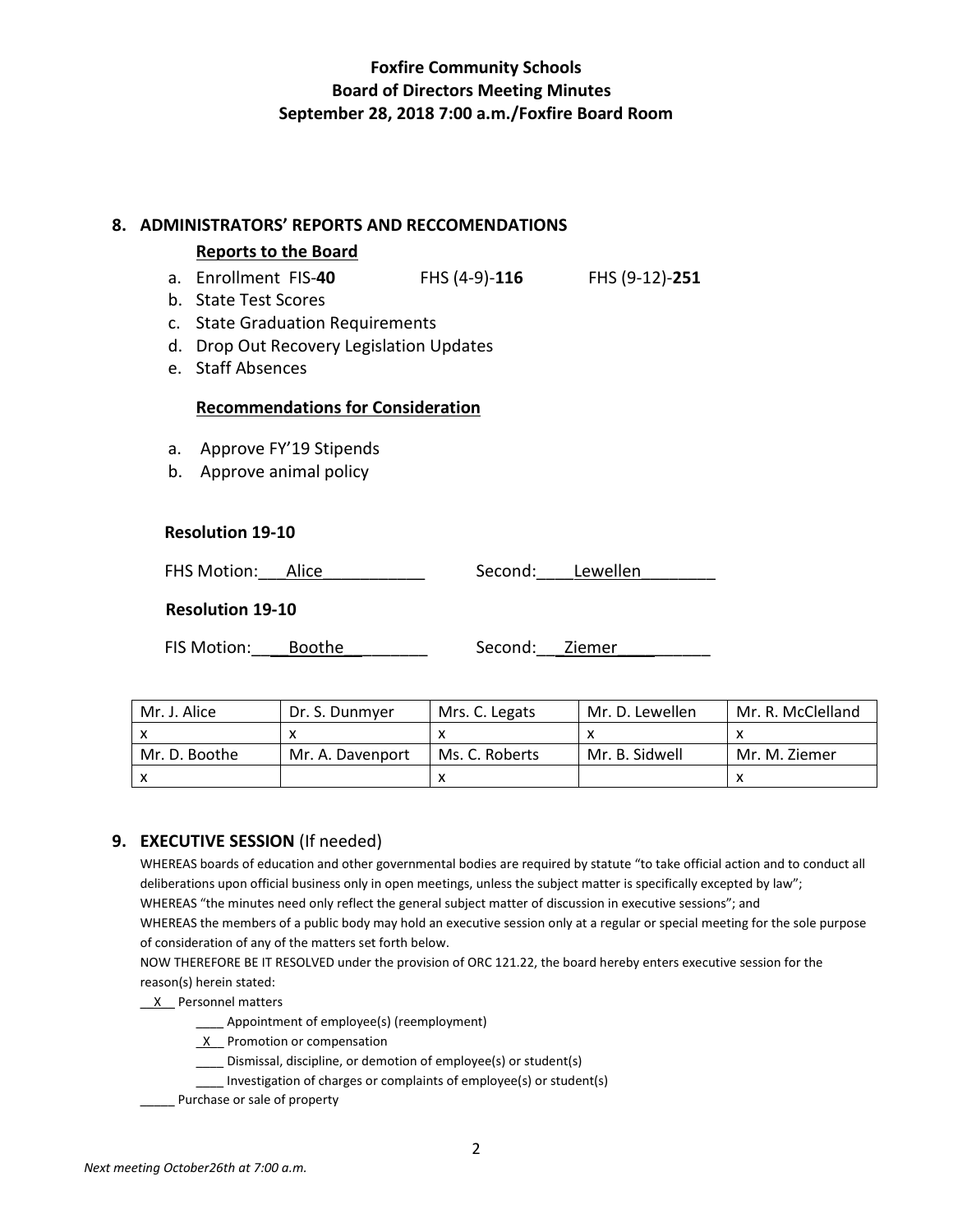**\_\_\_\_\_** Conference with an attorney

\_\_\_\_\_ Preparing for, conducting, or reviewing negotiations or bargaining

\_\_\_\_\_ Matters required by federal law or state statutes to be confidential

**\_\_\_\_\_** Specialized details of security arrangements

Time Entered:  $\qquad 7:50$ Time Exited: 8:15

# **Resolution 19-11**

| <b>FHS Motion:</b>      | Alice  | Second: | Lewellen       |
|-------------------------|--------|---------|----------------|
| <b>Resolution 19-11</b> |        |         |                |
| FIS Motion:             | Ziemer | Second: | <b>Roberts</b> |

| Mr. J. Alice  | Dr. S. Dunmyer   | Mrs. C. Legats | Mr. D. Lewellen | Mr. R. McClelland |
|---------------|------------------|----------------|-----------------|-------------------|
|               |                  |                |                 |                   |
| Mr. D. Boothe | Mr. A. Davenport | Ms. C. Roberts | Mr. B. Sidwell  | Mr. M. Ziemer     |
|               |                  |                |                 |                   |

## **10. APPROVE SUMMER PROGRAM STIPENDS AS PRESENTED**

### **Resolution 19-12**

FHS Motion: Legats Legats Legation: Second: Alice

**Resolution 19-12**

FIS Motion:\_\_\_\_Boothe\_\_\_\_\_\_\_\_\_ Second:\_\_\_\_\_Ziemer\_\_\_\_\_\_\_\_\_\_\_

| Mr. J. Alice  | Dr. S. Dunmyer   | Mrs. C. Legats | Mr. D. Lewellen | Mr. R. McClelland |
|---------------|------------------|----------------|-----------------|-------------------|
|               |                  |                |                 |                   |
| Mr. D. Boothe | Mr. A. Davenport | Ms. C. Roberts | Mr. B. Sidwell  | Mr. M. Ziemer     |
|               |                  |                |                 |                   |

### **11. DISCUSSION/NEW ITEM (IF ANY)**

| <b>Resolution</b> |         |
|-------------------|---------|
| FHS Motion:       | Second: |
| <b>Resolution</b> |         |
| FIS Motion:       | Second: |